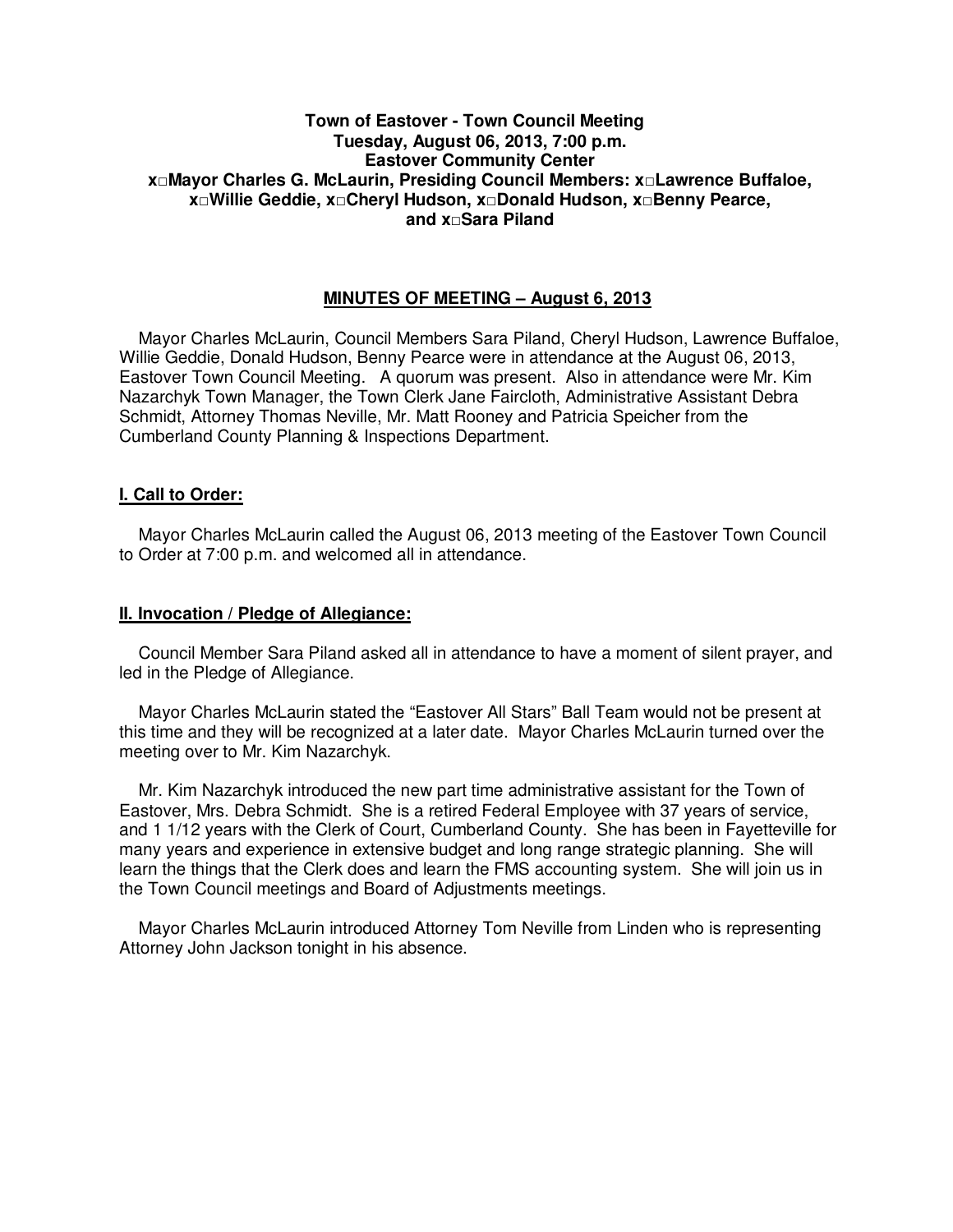# **III. Approval of Agenda:**

 Mayor Charles McLaurin made a motion to approve the Agenda as stated. The motion was 2nd by Council Member Cheryl Hudson. The vote was unanimous for approval.

## **IV. Public Comments:**

 Mayor Charles McLaurin asked the Clerk if there were any speakers for public comments. The Clerk stated we have 3 people signed up to speak. All public comments were relating to Community Watch.

 **Speaker #1:** Mr. Michael Mason, 2774 Gobbler Lane, Eastover, NC, stated they are experiencing quite a bit of thefts and has been a lot of home break-ins in our area. He handed out a call report from the Sherriff's Department by address which contained the street, call time and nature of dispatch. He said this report is handed out at the community watch. It is in alphabetical number and shows the problem addresses. He solicited proposals from the Town Council. Mayor Charles McLaurin stated that the problem is that these individuals are repeat offenders, punished again and again and it is like a revolving door. Mr. Michael Mason stated to disregard 3406 Dunn Road, there are a lot of calls at that address but it is just a cell phone tower. Mayor Charles McLaurin asked about the 550 area on I-95. Mr. Michael Mason said don't know what the code is but one is a wreck, looks like they are making stops at this location and the number of calls. The codes are 911, emergency calls, and hang-ups.

 **Speaker #2:** Mr. Randy Lee, 4225 Dunn Road, Eastover, NC discussed the neighborhood watch program and commended Michael Mason for stepping up and ensuring citizens are aware. He stated that we need to step up to protect our citizens and property. He presented a recommendation to the Town Council to consider the "COPS" (Citizens on Patrol) Program. It is a nationwide program for officers and does routine safety checks. He feels that we can implement this program to fight the criminals. This program will require manpower. We could request a petition for residences to donate a good used vehicle to patrol. Have cops use their own vehicles with magnetic signs indicating they are on patrol. Use golf cart to patrol the area at very low costs and get neighborhood involvement. They can be licensed and titled. Set up schedules for each six members, log in all contacts, and have volunteers work closely with our deputy

 **Speaker #3:** Ms. Gertrude Hammond, 1004 Ashbury, Eastover, NC, is the representative for the Eastover Community Watch Program and Welcome Committee. She is here to share her ideas for the welcome committee. She stated she wants ideas on what the community welcome package should look like. She recommended support from the Town Council considering an additional link to the Eastover website and individual page, welcome letter signed by the mayor with some crime fighting and safety ideas. She would like to tap into resources in the Town Hall for new members. Michael Mason has offered to provide information on what houses are selling in the community. She was asking for additional support on how to make this welcome package a success.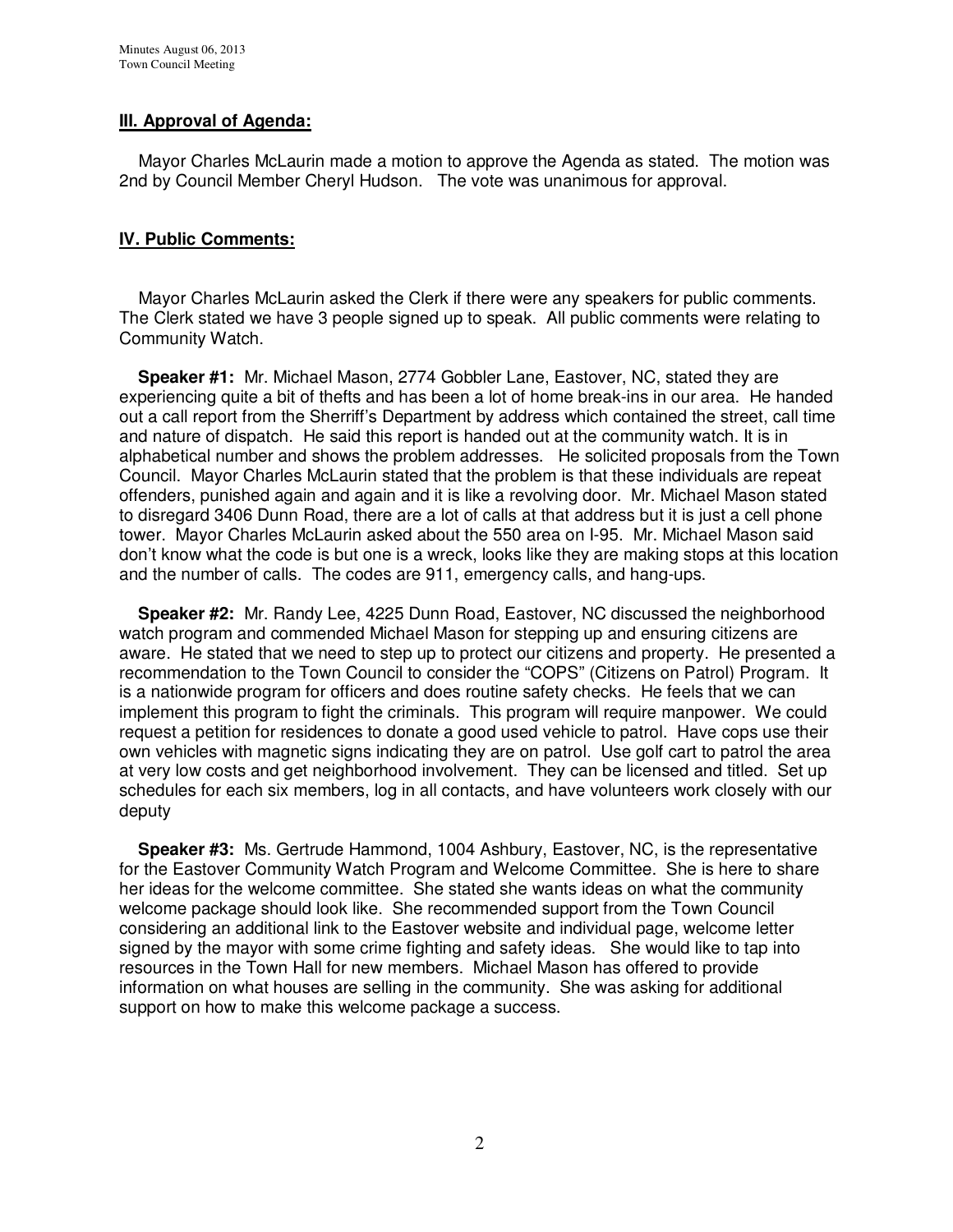# **V. Consent Agenda:**

- 1. Consider approval of the July 11, 2013 Minutes.
- 2. Consider approval of the June 30, 2013 Financial Report. See Exhibit B.

 Council Member Lawrence Buffaloe made a motion to approve the Consent Agenda as so stated. The motion was 2<sup>nd</sup> by Council Member Donald Hudson. The vote was unanimous for approval.

# **VI. Discussion Agenda:**

#### **Agenda Item #1:**

## **1. Briefing by Mr. Danny Matthews, Eastover Fire Department (EFD)**

Mr. Danny Matthews said the Eastover Fire Department (EFD) Board of Elections will be held in May 2014. He also stated that the EFD provides response and mitigation to emergency situation in the Town of Eastover. He stated that EFD responded to over 1099 calls in the past 12 months and has an annual budget of \$452,000. The station is manned 24 hours a day with a minimum of 2 firefighters, with a manning of 3 from 6:00 a.m. to 8:00 p.m. Rescue operations are handled with 1 heavy rescue vehicle, 1 light rescue vehicle and a boat for water operations. They provide free blood pressure checks and give out free smoke detectors. To support their firefighters they have a fire fighters fund which is mandated by the NC State Department Firefighters Association. Funds for support functions are generated from donations, sell of cans, and on site vending machine proceeds. Tax dollars are strictly for fire and emergency response. Mayor Charles McLaurin thanked him for a great service the firemen provided during his fire.

#### **Agenda Item #2:**

## **2. Discussion of "Citizens Advisory Committee" for the Town Hall.**

 Mr. Kim Nazarchyk stated that he is in the process of preparing names. He will have 25 names to present to the Town Council before the next meeting in September. The architects think that 18-20 members are a good working group for the project.

## **Agenda Item #3:**

## **3. Discuss "National Community Health Center Week".**

 Mr. Kim Nazarchyk discussed the Stedman-Wade Health Services Inc. letter dated July 30, 2013. They are hosting a National Health Center Week during August 11-17<sup>th</sup>, 2013 and are requesting support to make their Health Center Week a success.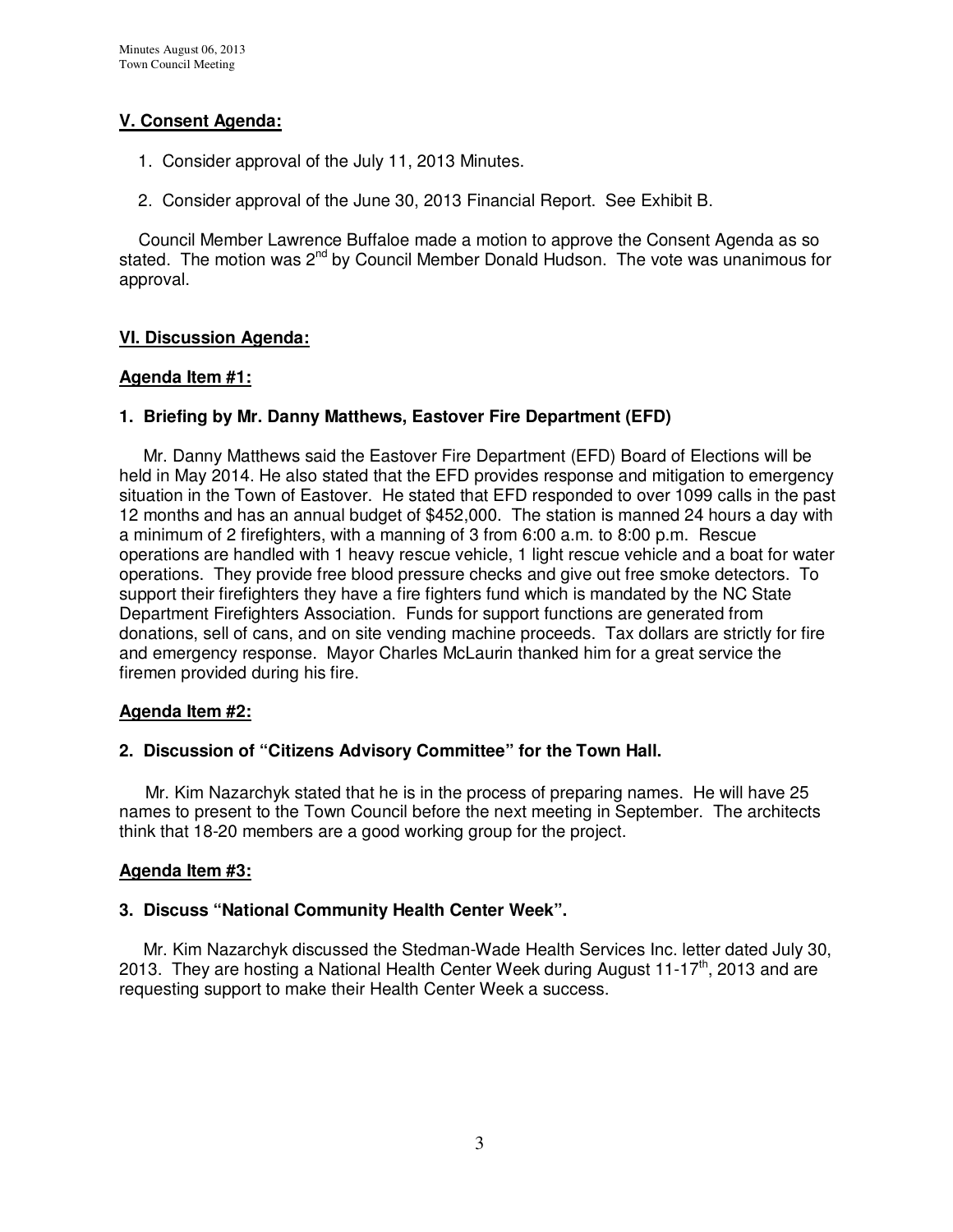## **VII. RECEIVE MAYOR'S UPDATE.**

Mayor Charles McLaurin presented Mr. Walt Brinker as a "Good Samaritan". Mr. Walt Brinker went to the podium and gave a brief speech. He helps people broken down on the roads, vehicle out of gas, and electrical vehicle problems. He helped 4 people broken down on I-95 on Sunday. He does not charge a fee and does this as a courtesy to the community.

 Mayor Charles McLaurin stated that he had would like to honor Mr. Daniel West for his work at the park with a plaque during the next Town Council meeting in September 2013.

 Mayor Charles McLaurin said the surrounding towns are losing mayors in the upcoming elections. They are City of Fayetteville Mayor Tony Chavonne, Town of Godwin Mayor Debra Tew Godwin, and Town of Wade Mayor Huell Aekins.

 Mayor Charles McLaurin presented a motion to allow the Town Manager authorization to spend less than \$500.00 on community watch. The motion was 2<sup>nd</sup> by Council Member Cheryl Hudson. The vote was unanimous for approval.

#### **VIII. RECEIVE TOWN COUNCIL UPDATE.**

 Mr. Mike Mason stated that a "Code Red" alert is sent to the community. He stated that maybe an extra deputy is needed in the community. There were 4 lawn mowers stolen just last week.

#### **IX. RECEIVE TOWN MANAGERS UPDATE.**

 Mr. Nazarchyk stated that Cape Fear Eye Associates, Village Family Dental, Eastover Drug, and Eastover Family Care are going to have a "Back to School Block Party & Open House", in the parking lot at their location on August 10, 2013 from 10:00 a.m. until 2:00 p.m. There will be games, free hot dogs and face painting. It is open to the public.

 Mr. Nazarchyk discussed the back flow valve at the community center which is going to costs \$60.00 for the inspection. He stated that some businesses are not even aware they need this inspection. The Request for Qualification for the water run off study will be reviewed by Council Members Benny Pearce, Lawrence Buffaloe, and Willie Geddie.

 Mr. Nazarchyk stated that he has 9 replies from architects for the Town Hall. They will be reviewed by Mayor Charles McLaurin, Council Members Cheryl Hudson and Sara Piland.

 Mr. Nazarchyk stated that he had contacted three surveyors, and had received cost estimates of \$400-\$650 to survey the one acre lot being donated to the Town by the Culbreth family. He asked the Town Council to approve contracting with George Lott, who had surveyed the park property for \$400.00. Motion was made by Council Member Cheryl Hudson and 2<sup>nd</sup> by Council Member Sara Piland.